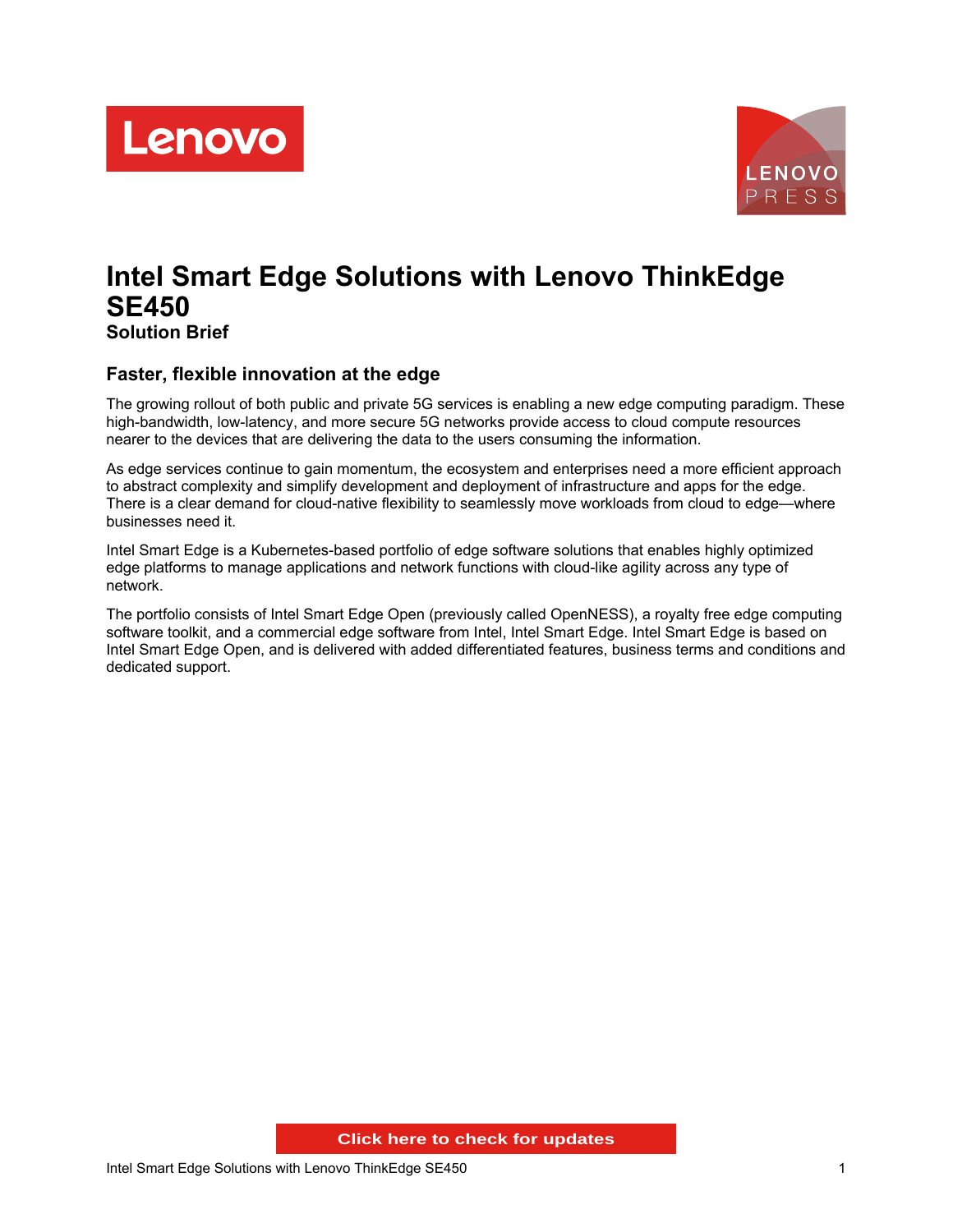# **Overview**

The Intel Smart Edge Controller provides a centralized provisioning and management platform for Mobile Edge Computing Edge Nodes, functions and services. The platform is comprised of five components detailed within this site.

Collectively these modules provide the following core services to an Intel Smart Edge solution:

- Centralized discovery of hardware and orchestration of all required software components for all edge computing Edge Nodes
- Select aggregation and normalization of 3rd party Application Programming Interfaces (API) for services running on the edge
- Lifecycle and configuration management of Edge Node firmware and software (including the operating environment), core Edge Node software features, and 3rd party software
- Centralized reporting and capacity planning
- Role-based Access Control (RBAC) and user provisioning with integration into existing Evolved Packet Core (EPC) modules and 3rd party infrastructure
- Centralized management of service assurance features with configurable Fault Configuration Accounting Performance Security (FCAPS) policies

Lenovo and Intel leverage the best of our capabilities across our edge offerings to deliver better business outcomes.

The new ThinkEdge SE450 server is designed to process a huge amount of data, directly at edge sites and deliver the insights needed for edge AI use cases to become a reality. It is created to deliver the promise of AI at the edge by using the latest Intel technologies and acceleration cards.

Intel Smart Edge portfolio offers edge computing software validated on the SE450, to onboard and manage applications and network functions across On-Premise and the Network Edge.

Delivering advanced capabilities required at the edge for AI, Media, Security, Networking and many more, the Smart Edge portfolio supports workload convergence at the edge across Networking and IoT workloads, thereby enabling our customers and partners with the most optimized platforms for service acceleration at the edge.

"Our collaboration with Lenovo helps enterprises across many sectors drive business value through network transformation and edge computing," said Jeni Panhorst, Vice President and General Manager of the Network & Edge Platforms Division at Intel. "Resilient and flexible edge servers built with 3rd Gen Intel Xeon Scalable processors provide enhanced performance enabling the delivery of innovative AI-driven services where customers will expect them."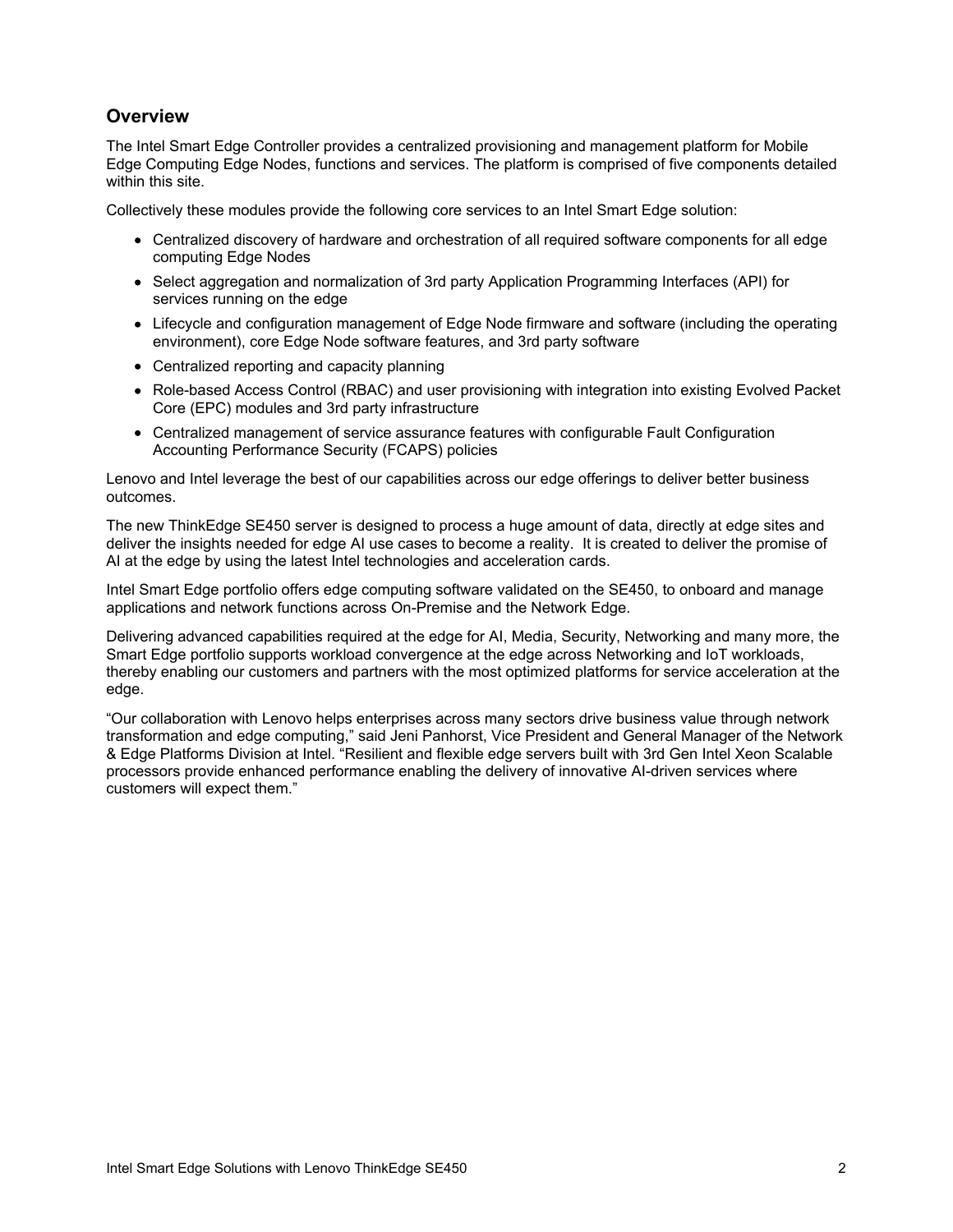# **Lenovo ThinkEdge SE450**

The ThinkEdge SE450 is purposely designed to operate outside of the datacenter, where the data is created and where the users need it. The small form factor of the server allows it to be installed in remote locations with no typical IT infrastructure. For example, the SE450 can be installed in a small cabinet, mounted on the wall or self-standing with a floor stand. The server is also built to operate in ruggedized conditions, sustaining wider operating temperature as well as shock and vibration.



#### Figure 1. Lenovo ThinkEdge SE450

The small form factor and ruggedized server does not compromise on performance by supporting Intel's 3rd Gen Xeon Scalable processors and up to four (4) PCI expansion cards.

Security at the edge is crucial, which is why the SE450 includes the later TPM 2.0 technology and various secure technologies protecting the device and data it contains.

The new SE450 is designed to process a huge amount of data, directly at edge sites and deliver the insights needed for edge AI use cases to become a reality. It is created to deliver the promise of AI at the edge by using the latest Intel technologies and several AI acceleration cards.

While the SE450 is deployed in several remote locations, it is easily configured centrally by xClarity Orchestrator and the Cloud infrastructure is automatically installed and managed with Lenovo Open Cloud Automation (LOC-a). Remote access to the server via a completely out-of-band wireless access avoids any unnecessary trip to the edge locations.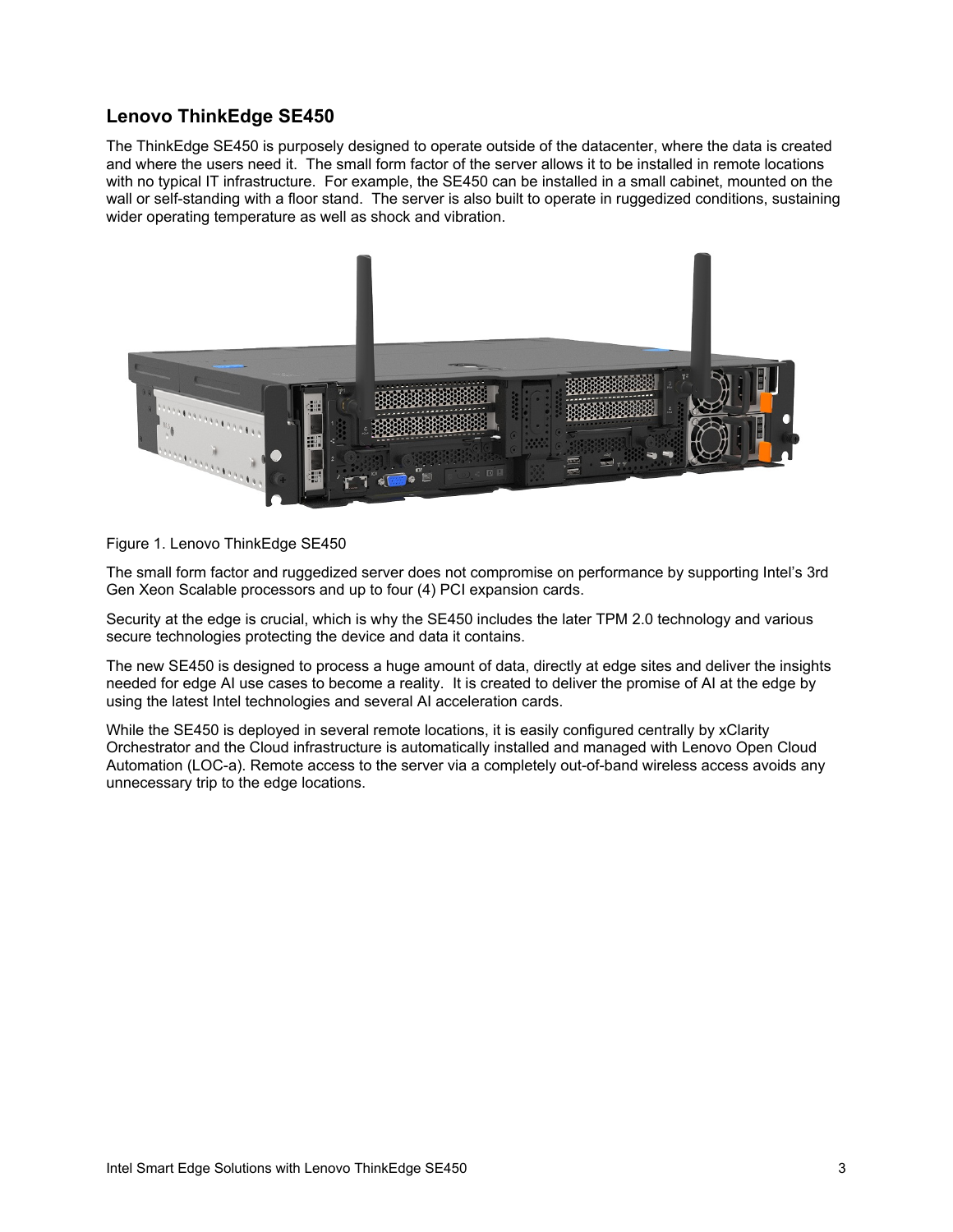# **Specifications**

| Form Factor             | 2U rack server 300mm (11.8in) depth with 4x FHHL adapters; or                                                                                                                                              |
|-------------------------|------------------------------------------------------------------------------------------------------------------------------------------------------------------------------------------------------------|
|                         | 2U rack server 360mm (14.2in) depth with 4x FHFL adapters                                                                                                                                                  |
| Processor               | 1x 3rd Gen Intel Xeon Platinum processor, up to 36 cores, up to 225W TDP                                                                                                                                   |
| Drive Bays              | Up to 6x 2.5-inch 7mm drives; Up to 6x NVMe drives supported; 2x M.2 boot drives (RAID 1)                                                                                                                  |
| Memory                  | 10x DDR4 memory slots; Maximum 1TB using 8x 128GB 3DS RDIMMs; Supports up to 4x<br>Intel Optane™ Persistent Memory 200 Series modules (PMem)                                                               |
| <b>Expansion Slots</b>  | Up to 4x PCIe 4.0 slots, 1x OCP 3.0 slot                                                                                                                                                                   |
| <b>GPUs</b>             | Up to 4x single-width GPUs or 2x double-width GPUs                                                                                                                                                         |
| Network Interface       | LOM adapter installed in the OCP 3.0 slot; PCIe adapters                                                                                                                                                   |
| Ports                   | Front: 1x Power Button, 1x system locator, health with LED, 1x VGA, 2x USB 3.1, 1x Serial<br>Port (optional), 1x RJ-45 1Gb for dedicated management, 1x system locator LED; Optional<br>Wi-Fi (management) |
| <b>HBA/RAID Support</b> | SW RAID standard; optional HW RAID with or without cache, or SAS HBAs                                                                                                                                      |
| Power                   | Dual redundant power supplies AC (up to 1100W Platinum) or Dual redundant power supplies<br>-48V DC 1100W                                                                                                  |
| Systems<br>Management   | Lenovo XClarity Controller                                                                                                                                                                                 |
| OS Support              | Microsoft, Red Hat, Ubuntu, CentOS, VMware.                                                                                                                                                                |
| <b>Limited Warranty</b> | 3-year customer replaceable unit and onsite service, next business day 9x5; optional service<br>upgrades                                                                                                   |

The SE450 exceeds the performance benchmarks required to address challenges emerging at the network Edge and has also been verified for Intel Select Solution for vRAN.

You can learn more about SE450 [downloading](http://lenovopress.com/ds0135) the datasheet for this server.

# **Conclusion**

With the Lenovo ThinkEdge SE450 server and Intel Smart Edge solutions, CoSPs and enterprises can quickly and efficiently deploy edge-centric networks, compute capabilities, and workload convergence across a range of vertical industries. Together, Lenovo and Intel help clients deploy robust network infrastructure to support edge computing from common locations on the network and on-premises edge.

#### **Related product families**

Product families related to this document are the following:

- [ThinkEdge](https://lenovopress.com/servers/thinkedge/se450) SE450 Edge Server
- Edge [Servers](https://lenovopress.com/servers/edge)
- [ThinkEdge](https://lenovopress.com/servers/thinksystem/se450) SE450 Edge Server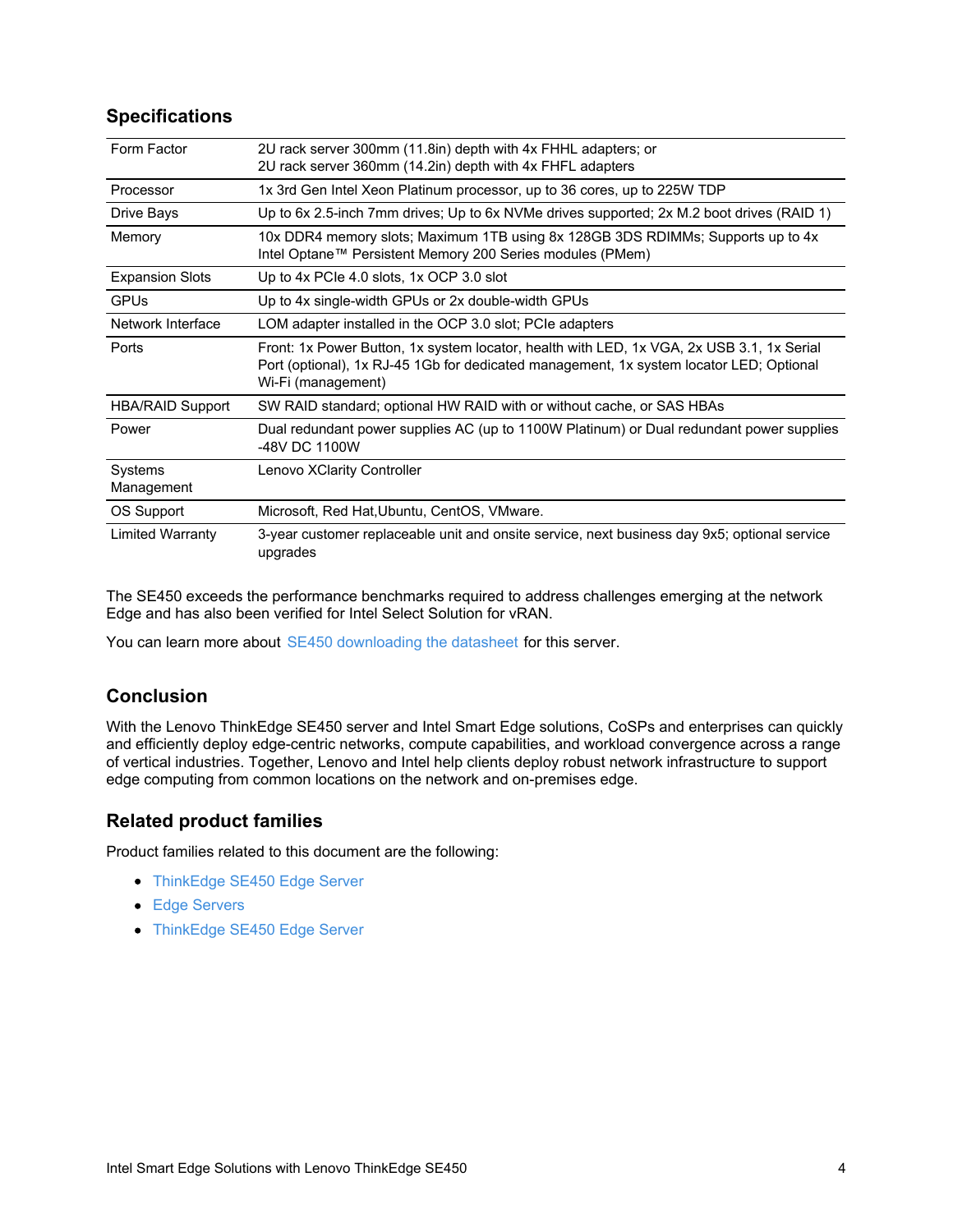#### **Notices**

Lenovo may not offer the products, services, or features discussed in this document in all countries. Consult your local Lenovo representative for information on the products and services currently available in your area. Any reference to a Lenovo product, program, or service is not intended to state or imply that only that Lenovo product, program, or service may be used. Any functionally equivalent product, program, or service that does not infringe any Lenovo intellectual property right may be used instead. However, it is the user's responsibility to evaluate and verify the operation of any other product, program, or service. Lenovo may have patents or pending patent applications covering subject matter described in this document. The furnishing of this document does not give you any license to these patents. You can send license inquiries, in writing, to:

Lenovo (United States), Inc. 8001 Development Drive Morrisville, NC 27560 U.S.A. Attention: Lenovo Director of Licensing

LENOVO PROVIDES THIS PUBLICATION "AS IS" WITHOUT WARRANTY OF ANY KIND, EITHER EXPRESS OR IMPLIED, INCLUDING, BUT NOT LIMITED TO, THE IMPLIED WARRANTIES OF NON-INFRINGEMENT, MERCHANTABILITY OR FITNESS FOR A PARTICULAR PURPOSE. Some jurisdictions do not allow disclaimer of express or implied warranties in certain transactions, therefore, this statement may not apply to you.

This information could include technical inaccuracies or typographical errors. Changes are periodically made to the information herein; these changes will be incorporated in new editions of the publication. Lenovo may make improvements and/or changes in the product(s) and/or the program(s) described in this publication at any time without notice.

The products described in this document are not intended for use in implantation or other life support applications where malfunction may result in injury or death to persons. The information contained in this document does not affect or change Lenovo product specifications or warranties. Nothing in this document shall operate as an express or implied license or indemnity under the intellectual property rights of Lenovo or third parties. All information contained in this document was obtained in specific environments and is presented as an illustration. The result obtained in other operating environments may vary. Lenovo may use or distribute any of the information you supply in any way it believes appropriate without incurring any obligation to you.

Any references in this publication to non-Lenovo Web sites are provided for convenience only and do not in any manner serve as an endorsement of those Web sites. The materials at those Web sites are not part of the materials for this Lenovo product, and use of those Web sites is at your own risk. Any performance data contained herein was determined in a controlled environment. Therefore, the result obtained in other operating environments may vary significantly. Some measurements may have been made on development-level systems and there is no guarantee that these measurements will be the same on generally available systems. Furthermore, some measurements may have been estimated through extrapolation. Actual results may vary. Users of this document should verify the applicable data for their specific environment.

#### **© Copyright Lenovo 2022. All rights reserved.**

This document, LP1546, was created or updated on December 8, 2021.

Send us your comments in one of the following ways:

- Use the online Contact us review form found at: <https://lenovopress.com/LP1546>
- Send your comments in an e-mail to: [comments@lenovopress.com](mailto:comments@lenovopress.com?subject=Feedback for LP1546)

This document is available online at <https://lenovopress.com/LP1546>.